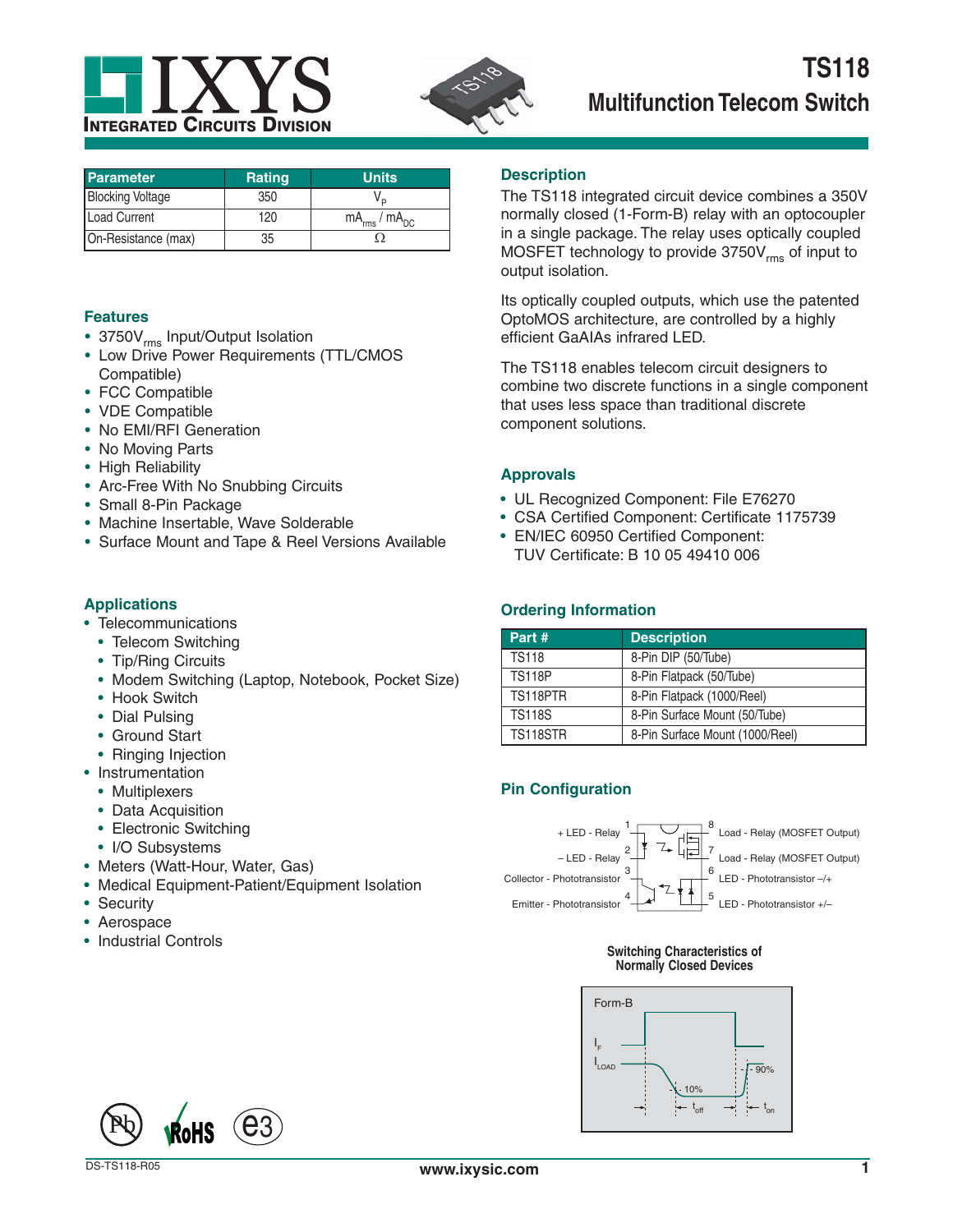

# **Absolute Maximum Ratings @ 25ºC**

| Parameter                            | <b>Ratings</b>  | <b>Units</b> |
|--------------------------------------|-----------------|--------------|
| <b>Blocking Voltage</b>              | 350             | V,           |
| Input Power Dissipation <sup>1</sup> | 150             | mW           |
| Input Control Current, Relay         | 50              | mA           |
| Peak (10ms)                          |                 | A            |
| Input Control Current, Detector      | 100             | mA           |
| Reverse Input Voltage                | 5               | V            |
| Total Power Dissipation <sup>2</sup> | 800             | mW           |
| Isolation Voltage, Input to Output   | 3750            | v<br>rms     |
| Operational Temperature              | $-40$ to $+85$  | °C           |
| Storage Temperature                  | $-40$ to $+125$ | °C           |

*Absolute Maximum Ratings are stress ratings. Stresses in excess of these ratings can cause permanent damage to the device. Functional operation of the device at conditions beyond those indicated in the operational sections of this data sheet is not implied.*

1 Derate linearly 1.33 mW / ºC

2 Derate linearly 6.67 mW / ºC

# **Electrical Characteristics @25ºC: Relay Section**

| <b>Parameter</b>                    | <b>Conditions</b>      | <b>Symbol</b>    | <b>Min</b> | <b>Typ</b> | <b>Max</b> | <b>Units</b>           |
|-------------------------------------|------------------------|------------------|------------|------------|------------|------------------------|
| <b>Output Characteristics</b>       |                        |                  |            |            |            |                        |
| Load Current                        |                        |                  |            |            |            |                        |
| Continuous                          |                        |                  | ٠          |            | 120        | $mA_{rms}$ / $mA_{DC}$ |
| Peak                                | $t = 10ms$             | <sup>I</sup> LPK | ٠          | ٠          | ±350       | mA <sub>p</sub>        |
| On-Resistance                       | 120mA                  | $R_{ON}$         | ٠          | 25         | 35         | $\Omega$               |
| Off-State Leakage Current           | $V_1 = 350V$           | LEAK             | ٠          |            |            | μA                     |
| <b>Switching Speeds</b>             |                        |                  |            |            |            |                        |
| Turn-On                             |                        | $t_{\rm on}$     | ٠          |            | 3          | ms                     |
| Turn-Off                            | $I_F = 5mA, V_1 = 10V$ | $I_{off}$        | ٠          |            | 3          | ms                     |
| Output Capacitance                  | $V_1 = 50V$ , f=1MHz   | $C_{OUT}$        | ٠          | 25         | ٠          | pF                     |
| <b>Input Characteristics</b>        |                        |                  |            |            |            |                        |
| Input Control Current to Activate   | $I1=120mA$             | ١F.              | ٠          |            | 5          | mA                     |
| Input Control Current to Deactivate | ٠                      | ١F               | 0.4        | 0.7        | ۰          | mA                     |
| Input Voltage Drop                  | $I_F = 5mA$            | $V_F$            | 0.9        | 1.2        | 1.4        | $\vee$                 |
| Reverse Input Current               | $V_{\rm R}$ =5V        | ŀR               | ٠          | ٠          | 10         | μA                     |
| <b>Common Characteristics</b>       |                        |                  |            |            |            |                        |
| Input to Output Capacitance         |                        | $C_{1/0}$        | ٠          | 3          | ٠          | pF                     |

### **Electrical Characteristics @25ºC: Detector Section**

| <b>Parameter</b>                     | <b>Conditions</b>                 | <b>Symbol</b>      | <b>Min</b>               | <b>Typ</b>     | <b>Max</b>               | <b>Units</b>  |
|--------------------------------------|-----------------------------------|--------------------|--------------------------|----------------|--------------------------|---------------|
| <b>Output Characteristics</b>        |                                   |                    |                          |                |                          |               |
| Phototransistor Blocking Voltage     | $I_c = 10 \mu A$                  | BV <sub>CEO</sub>  | 20                       | 50             | $\overline{\phantom{a}}$ | V             |
| Phototransistor Dark Current         | $V_{CF}$ =5V, I <sub>F</sub> =0mA | <sup>I</sup> CEO   | $\overline{\phantom{a}}$ | 50             | 500                      | nA            |
| <b>Saturation Voltage</b>            | $I_c$ =2mA, $I_F$ =16mA           | $V_{\mathsf{SAT}}$ | $\blacksquare$           | 0.3            | 0.5                      | ٧             |
| <b>Current Transfer Ratio</b>        | $I_F = 6mA, V_{CF} = 0.5V$        | <b>CTR</b>         | 33                       | 100            |                          | $\%$          |
| <b>Input Characteristics</b>         |                                   |                    |                          |                |                          |               |
| Input Control Current                | $I_{C}$ =2mA, $V_{CF}$ =0.5V      | ŀF                 | $\blacksquare$           | $\mathfrak{p}$ | 6                        | mA            |
| Input Voltage Drop                   | $l_r = 5mA$                       | $V_F$              | 0.9                      | 1.2            | 1.4                      | V             |
| Input Current (Detector Must be Off) | $I_{C} = 1 \mu A$ , $V_{CF} = 5V$ | ١F.                | 5                        | 25             | ٠                        | μA            |
| Input to Output Capacitance          |                                   |                    | $\blacksquare$           | 3              |                          | pF            |
| Isolation, Input to Output           |                                   | $V_{\parallel 0}$  | 3750                     |                | ٠                        | $V_{\rm rms}$ |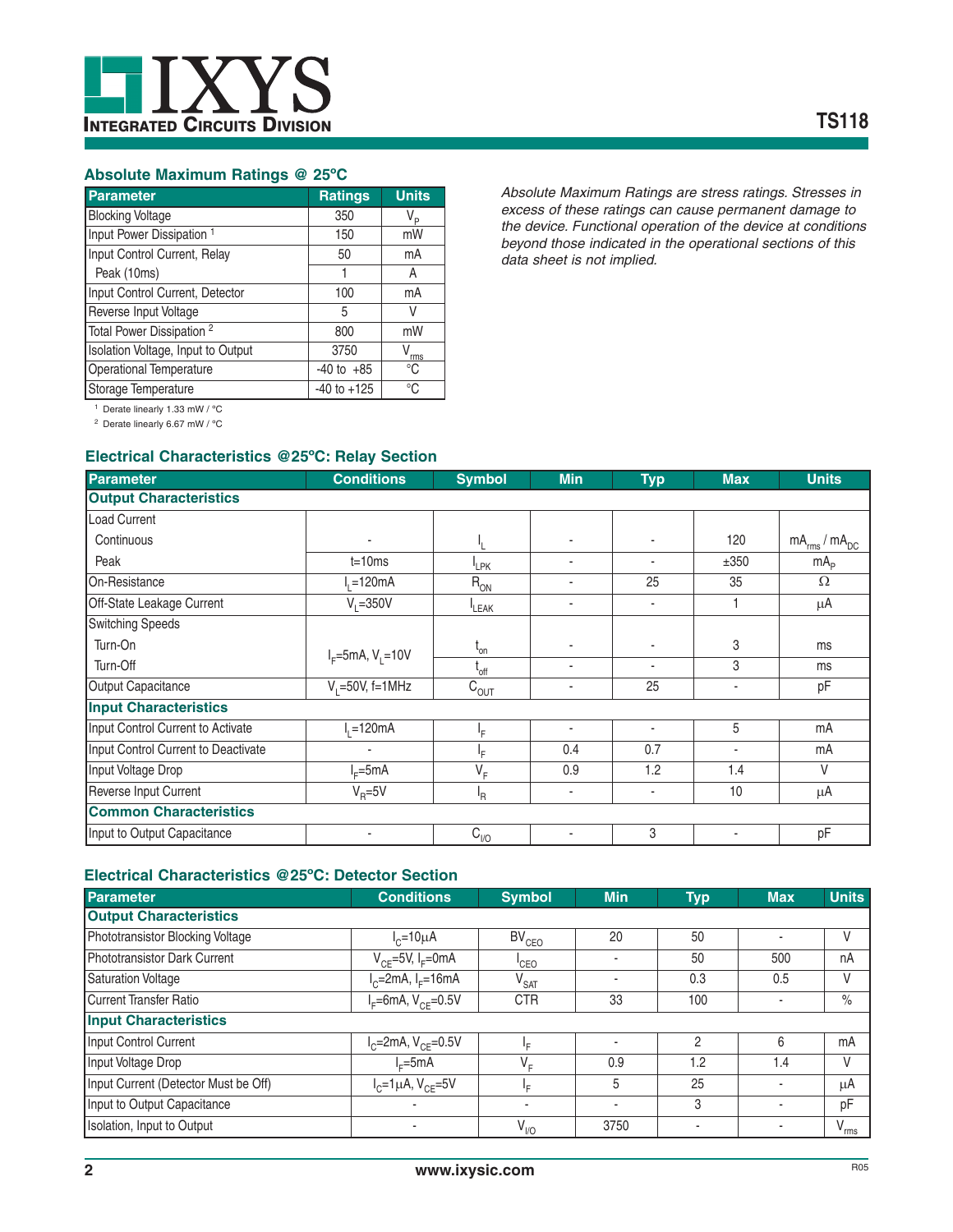

# **RELAY PERFORMANCE DATA @25ºC (Unless Otherwise Noted)\***





















\* The Performance data shown in the graphs above is typical of device performance. For guaranteed parameters not indicated in the written specifications, please contact our application department.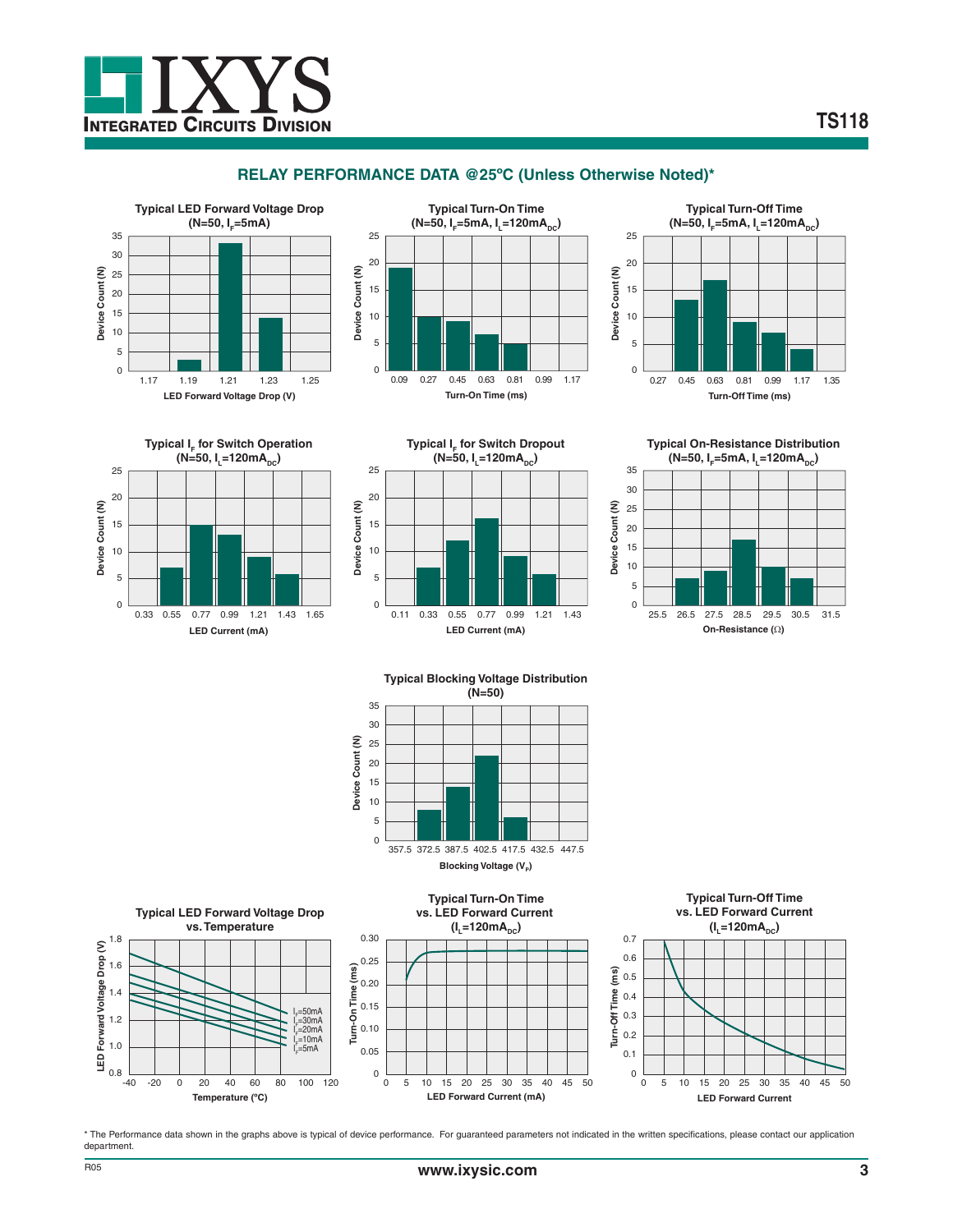

### **RELAY PERFORMANCE DATA @25ºC (Unless Otherwise Noted)\***



\* The Performance data shown in the graphs above is typical of device performance. For guaranteed parameters not indicated in the written specifications, please contact our application department.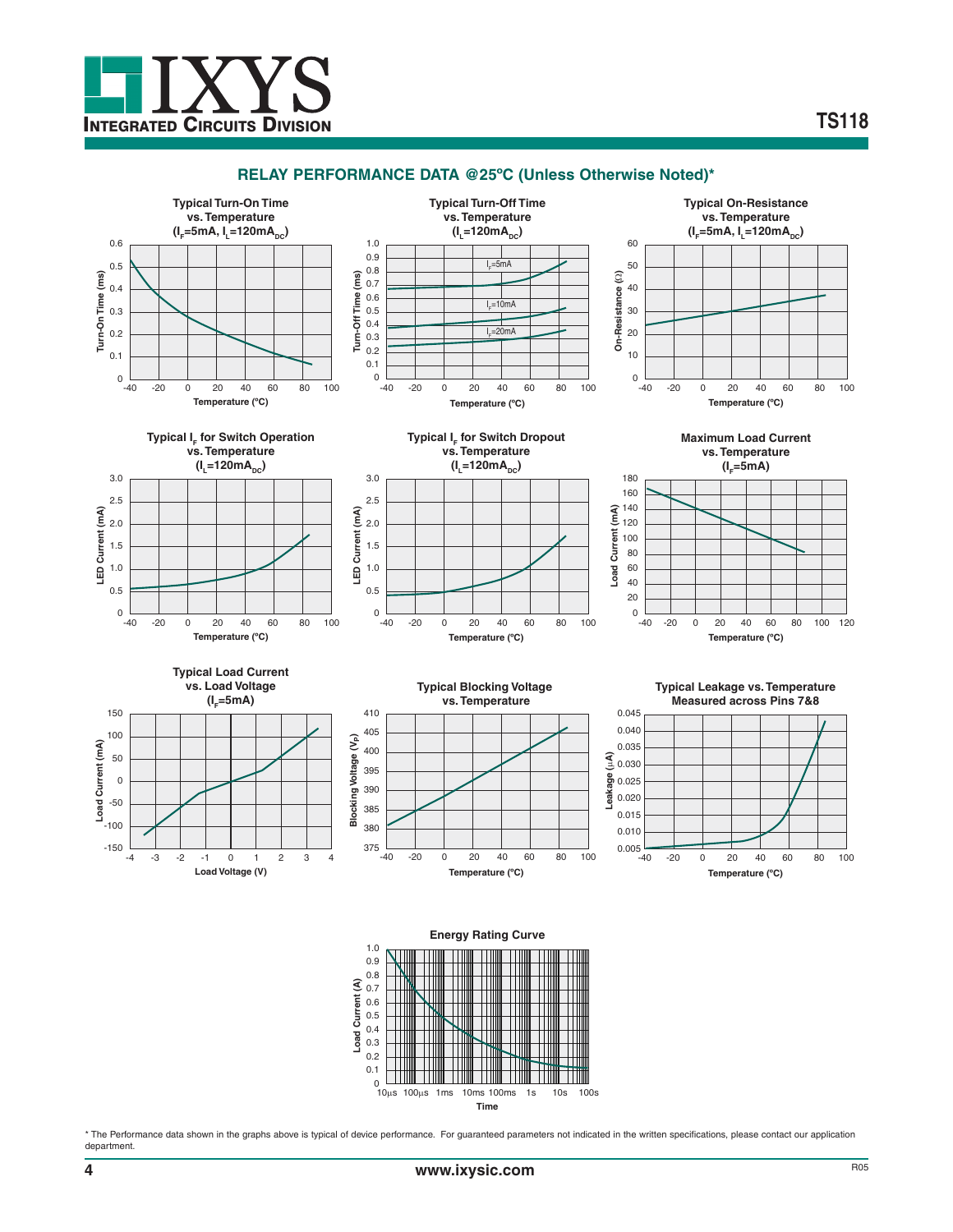

# **DETECTOR PERFORMANCE DATA @25ºC (Unless Otherwise Noted)\***



\* The Performance data shown in the graphs above is typical of device performance. For guaranteed parameters not indicated in the written specifications, please contact our application department.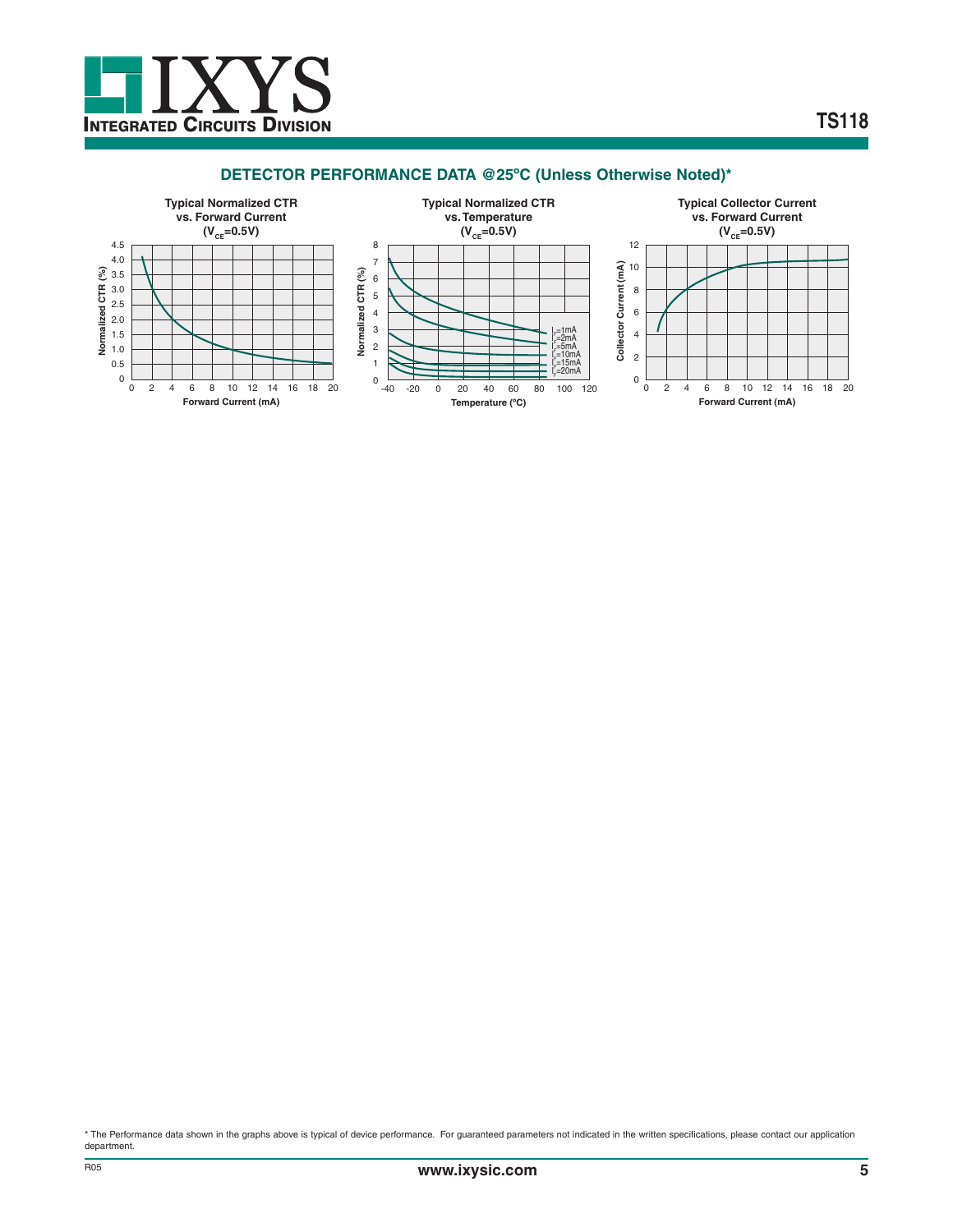

# **Manufacturing Information**

# **Moisture Sensitivity**

All plastic encapsulated semiconductor packages are susceptible to moisture ingression. IXYS Integrated Circuits Division classified all of its plastic encapsulated devices for moisture sensitivity according to the latest version of the joint industry standard, **IPC/JEDEC J-STD-020**, in force at the time of product evaluation. We test all of our products to the maximum conditions set forth in the standard, and guarantee proper operation of our devices when handled according to the limitations and information in that standard as well as to any limitations set forth in the information or standards referenced below.

Failure to adhere to the warnings or limitations as established by the listed specifications could result in reduced product performance, reduction of operable life, and/or reduction of overall reliability.

This product carries a **Moisture Sensitivity Level (MSL) rating** as shown below, and should be handled according to the requirements of the latest version of the joint industry standard **IPC/JEDEC J-STD-033**.

| Device              | <b>Moisture Sensitivity Level (MSL) Rating</b> |
|---------------------|------------------------------------------------|
| TS118/TS118P/TS118S | MSL <sub>1</sub>                               |

#### **ESD Sensitivity**



This product is **ESD Sensitive**, and should be handled according to the industry standard **JESD-625**.

# **Reflow Profile**

This product has a maximum body temperature and time rating as shown below. All other guidelines of **J-STD-020** must be observed.

| Device <sup>1</sup> | <b>Maximum Temperature x Time</b> |  |  |
|---------------------|-----------------------------------|--|--|
| TS118/TS118S        | 250°C for 30 seconds              |  |  |
| <b>TS118P</b>       | 260°C for 30 seconds              |  |  |

### **Board Wash**

IXYS Integrated Circuits Division recommends the use of no-clean flux formulations. However, board washing to remove flux residue is acceptable. Since IXYS Integrated Circuits Division employs the use of silicone coating as an optical waveguide in many of its optically isolated products, the use of a short drying bake could be necessary if a wash is used after solder reflow processes. Chlorine- or Fluorine-based solvents or fluxes should not be used. Cleaning methods that employ ultrasonic energy should not be used.

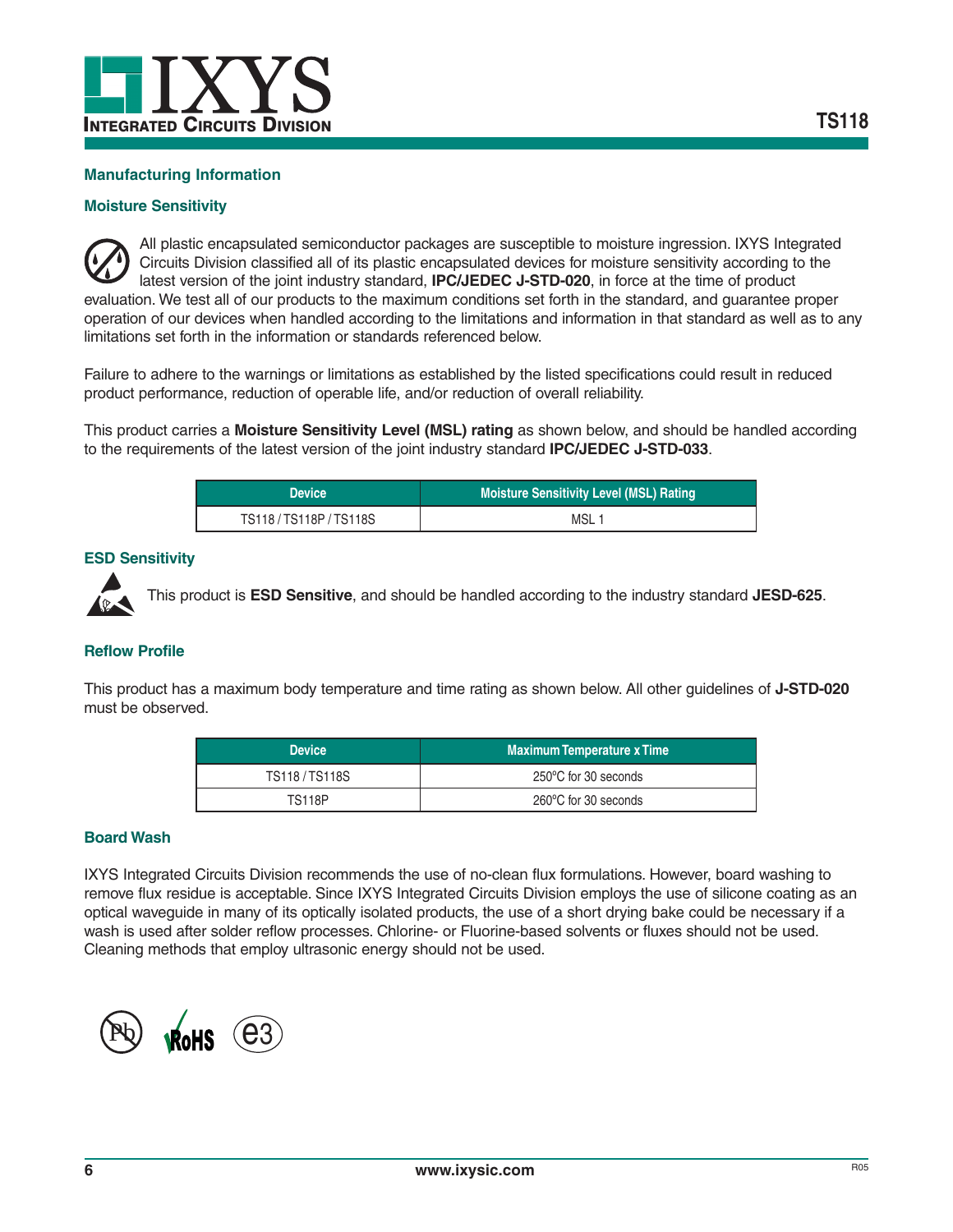

#### **Mechanical Dimensions**